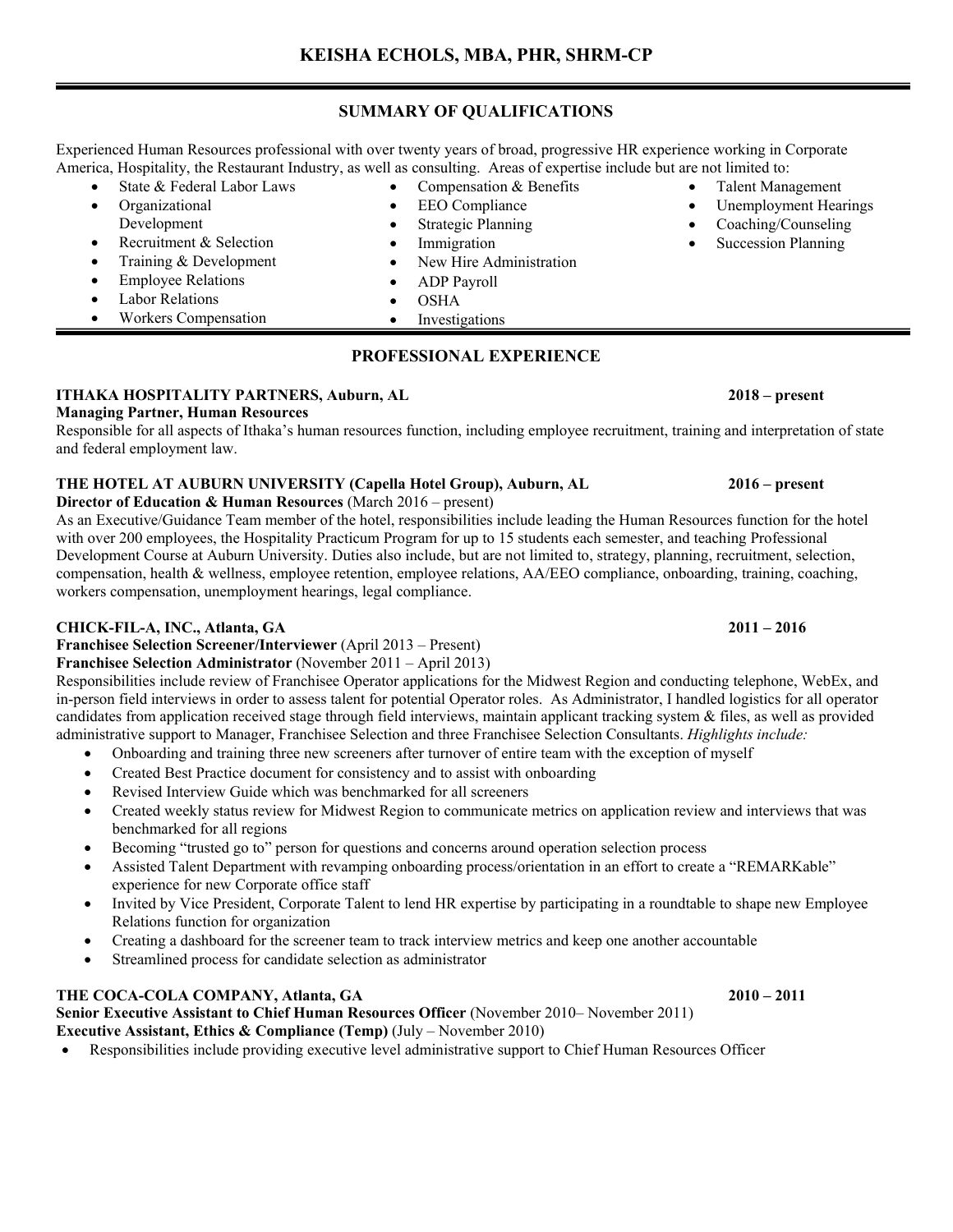## **KEISHA ECHOLS, PHR, MBA** • **Page 2** • **Experience, Continued**

## **TALENT PLUS, INC., Lincoln, NE** (worked from home office in Atlanta) **2006 – 2009**

## **Human Resources Consultant/Binary Analyst** (2008 – 2009)

## **Implementation Consultant** (2006 – 2008)

Premier global human resources consulting firm with over 200-world class, quality-growth oriented clients who began utilizing scientific studies of success to build high performing Talent Based Organizations (TBO's) since the 1960's. *Highlights include:*

- Trusted advisor to leaders of five major clients with domestic and international locations; two of which were company's largest
- Certified in nine behavioral based interviews with scores above 90% inter-rater reliability; obtaining highest score in three
- Assisted in securing new client for company after administering emergency feedback on several executive level candidates
- Participated in the creation of new on boarding process for new Implementation Consultants

## **THE WEST PACES HOTEL GROUP, Atlanta, GA 2004 – 2007**

## **Human Resources Director**

Luxury Hotel Management Company that created new concepts in hotel and resort accommodations and service. Responsible for guiding and managing all aspects of Human Resources services, policies and programs. Reported to the General Manager and provided HR leadership and consultative support to the Executive Team on key initiatives in support of achieving hotel goals.

Responsible for every aspect of HR including but not limited to strategic planning, labor relations, recruitment, coaching & counseling, employee relations, workers compensation, EEO compliance, immigration, investigations, unemployment hearings. *Highlights include:*

- Established HR function for entire company; referred to as the "Standard Bearer"
- Organized and implemented company's new HRIS system ADP HRB/Benefits Solution
- Assisted in the creation of, and solely organized and documented, Standard Operating HR Manual for entire company
- Responsible for drafting, final editing and printing of Employee Handbook
- Helped form, lead and facilitate new company-wide Leadership Certification
- Realigned direction and launched training function to reduce employee turnover and support career development for organization
- Won 3/3 arbitrations during tenure which prevented financial and legal exposure and improved and maintained positive work environment in union setting
- Reduced workers compensation expenses by closing thirteen open cases in first three months on the job resulting in substantial reduction in premiums and time off work

## **THE RITZ-CARLTON HOTEL COMPANY 1999 – 2004**

## **Director, Training & Organizational Effectiveness, The Ritz-Carlton Lodge, Reynolds Plantation** (2004 – 2004) **Human Resources Manager, The Ritz-Carlton Lodge, Reynolds Plantation** (2002 – 2004) **Guest Recognition Manager, The Ritz-Carlton Lodge, Reynolds Plantation** (2002 – 2002) **Executive Assistant, The Ritz-Carlton Hotel Company, Corporate Office** (1999 – 2002)

Luxury Hotel Company that sets the gold standard for the hospitality industry with over 70 hotels worldwide in 24 countries. Joined the company as a corporate Executive Assistant and was promoted into management position at hotel level where I began HR management career. *Highlights include:*

- Served as hotel ambassador representing hotel at career fairs, local professional and community meetings, and high school to ignite excitement among local population regarding careers in hospitality, while also recruiting qualified candidates for exempt and non-exempt positions throughout the hotel
- Nominated by peers as 5-Star Manager, Reynolds Plantation (2002 & 2004)
- Laid foundation, began and led Guest Recognition Department in new hotel
- Member of Reynolds Plantation Pre-Opening Team (2002)
- Participated on Corporate Events Planning Committee (1999-2002)
- Awarded by peers as 5-Star Employee, Ritz-Carlton Corporate (1999)

## **THE COCA-COLA COMPANY 1996 – 1999**

## **Senior Administrative Assistant, Management Support Services** (1997 – 1999)

• Provided administrative support to nine managers and back-up assistance to the office of Chairman/Chief Executive Officer and Chief Financial Officer

## **Administrative Assistant II, Global Staffing** (1996 – 1997)

• Provided administrative support to three Staffing Department Managers and provided back-up assistance to the office of Director, Global Staffing